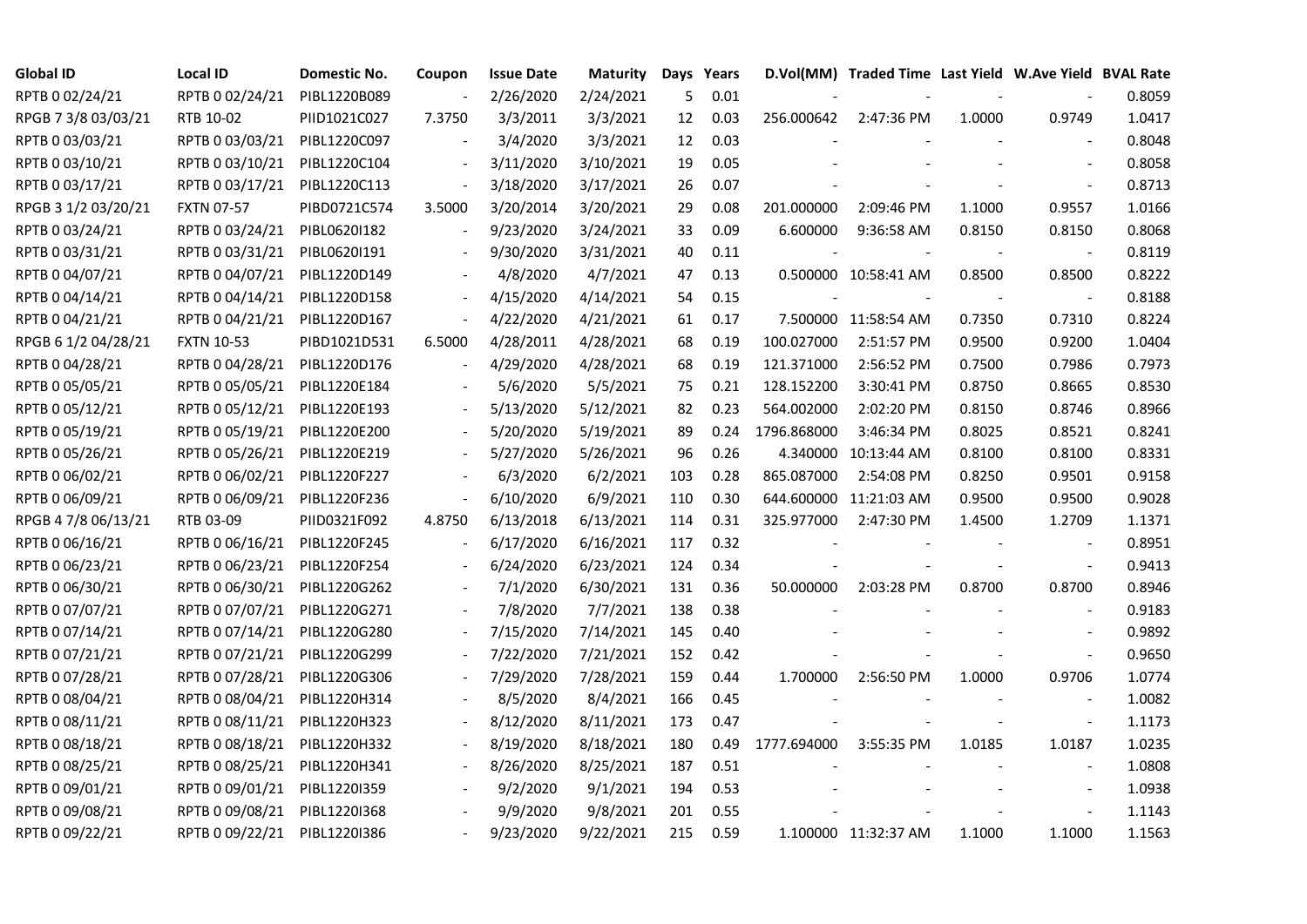| <b>Global ID</b>     | <b>Local ID</b>   | Domestic No. | Coupon                   | <b>Issue Date</b> | <b>Maturity</b> |     | Days Years |                         | D.Vol(MM) Traded Time Last Yield W.Ave Yield BVAL Rate |        |                          |        |
|----------------------|-------------------|--------------|--------------------------|-------------------|-----------------|-----|------------|-------------------------|--------------------------------------------------------|--------|--------------------------|--------|
| RPTB 0 09/29/21      | RPTB 0 09/29/21   | PIBL12201395 |                          | 9/30/2020         | 9/29/2021       | 222 | 0.61       |                         |                                                        |        |                          | 1.1769 |
| RPTB 0 10/06/21      | RPTB 0 10/06/21   | PIBL1220J401 |                          | 10/7/2020         | 10/6/2021       | 229 | 0.63       |                         |                                                        |        |                          | 1.1939 |
| RPTB 0 10/13/21      | RPTB 0 10/13/21   | PIBL1220J410 |                          | 10/14/2020        | 10/13/2021      | 236 | 0.65       |                         |                                                        |        | $\overline{\phantom{a}}$ | 1.2173 |
| RPGB 5 3/4 10/20/21  | RTB 10-03         | PIID1021J039 | 5.7500                   | 10/20/2011        | 10/20/2021      | 243 | 0.67       |                         |                                                        |        | $\blacksquare$           | 1.3603 |
| RPTB 0 10/20/21      | RPTB 0 10/20/21   | PIBL1220J429 | $\overline{\phantom{0}}$ | 10/21/2020        | 10/20/2021      | 243 | 0.67       |                         |                                                        |        |                          | 1.3059 |
| RPTB 0 10/27/21      | RPTB 0 10/27/21   | PIBL1220J438 |                          | 10/28/2020        | 10/27/2021      | 250 | 0.68       |                         |                                                        |        | $\overline{\phantom{a}}$ | 1.2894 |
| RPTB 0 11/03/21      | RPTB 0 11/03/21   | PIBL1220K445 |                          | 11/4/2020         | 11/3/2021       | 257 | 0.70       |                         |                                                        |        | $\overline{\phantom{a}}$ | 1.4011 |
| RPTB 0 11/10/21      | RPTB 0 11/10/21   | PIBL1220K454 |                          | 11/11/2020        | 11/10/2021      | 264 | 0.72       |                         |                                                        |        | $\overline{\phantom{a}}$ | 1.3059 |
| RPTB 0 11/17/21      | RPTB 0 11/17/21   | PIBL1220K463 |                          | 11/18/2020        | 11/17/2021      | 271 | 0.74       |                         |                                                        |        |                          | 1.3100 |
| RPGB 5 3/4 11/24/21  | <b>FXTN 10-55</b> | PIBD1021K551 | 5.7500                   | 11/24/2011        | 11/24/2021      | 278 | 0.76       |                         |                                                        |        | $\overline{\phantom{a}}$ | 1.2133 |
| RPTB 0 11/24/21      | RPTB 0 11/24/21   | PIBL1220K472 | $\overline{\phantom{0}}$ | 11/25/2020        | 11/24/2021      | 278 | 0.76       |                         |                                                        |        | $\blacksquare$           | 1.3336 |
| RPTB 0 12/01/21      | RPTB 0 12/01/21   | PIBL1220L480 |                          | 12/2/2020         | 12/1/2021       | 285 | 0.78       |                         | 15.000000 11:47:45 AM                                  | 1.3500 | 1.3500                   | 1.3573 |
| RPTB 0 12/07/21      | RPTB 0 12/07/21   | PIBL1220L499 |                          | 12/9/2020         | 12/7/2021       | 291 | 0.80       |                         |                                                        |        | $\sim$                   | 1.3589 |
| RPTB 0 12/15/21      | RPTB 0 12/15/21   | PIBL1220L505 |                          | 12/16/2020        | 12/15/2021      | 299 | 0.82       |                         |                                                        |        | $\overline{\phantom{a}}$ | 1.3742 |
| RPTB 0 01/05/22      | RPTB 0 01/05/22   | PIBL1221A015 |                          | 1/6/2021          | 1/5/2022        | 320 | 0.88       |                         |                                                        |        | $\frac{1}{2}$            | 1.3550 |
| RPTB 0 01/12/22      | RPTB 0 01/12/22   | PIBL1221A024 |                          | 1/13/2021         | 1/12/2022       | 327 | 0.90       |                         |                                                        |        |                          | 1.4385 |
| RPGB 63/8 01/19/22   | <b>FXTN 10-54</b> | PIBD1022G545 | 6.3750                   | 7/19/2011         | 1/19/2022       | 334 | 0.91       | 40.030000               | 2:33:42 PM                                             | 1.4400 | 1.4400                   | 1.3269 |
| RPTB 0 01/19/22      | RPTB 0 01/19/22   | PIBL1221A033 |                          | 1/20/2021         | 1/19/2022       | 334 | 0.91       |                         |                                                        |        | $\overline{\phantom{a}}$ | 1.3933 |
| RPGB 4 01/26/22      | <b>FXTN 05-74</b> | PIBD0522A747 | 4.0000                   | 1/26/2017         | 1/26/2022       | 341 | 0.93       | 100.000000              |                                                        |        |                          | 1.4492 |
| RPTB 0 01/26/22      | RPTB 0 01/26/22   | PIBL1221A042 |                          | 1/27/2021         | 1/26/2022       | 341 | 0.93       |                         | 1.000000 11:02:15 AM                                   | 1.3850 | 1.3850                   | 1.4050 |
| RPTB 0 02/02/22      | RPTB 0 02/02/22   | PIBL1221B050 |                          | 2/3/2021          | 2/2/2022        | 348 | 0.95       | 1402.746000             | 3:45:35 PM                                             | 1.5500 | 1.5143                   | 1.4727 |
| RPTB 0 02/09/22      | RPTB 0 02/09/22   | PIBL1221B069 |                          | 2/10/2021         | 2/9/2022        | 355 | 0.97       | 1820.885000 11:49:40 AM |                                                        | 1.4300 | 1.4230                   | 1.4466 |
| RPTB 0 02/16/22      | RPTB 0 02/16/22   | PIBL1221B078 | $\frac{1}{2}$            | 2/17/2021         | 2/16/2022       | 362 | 0.99       | 5610.226700             | 3:57:59 PM                                             | 1.5500 | 1.4590                   | 1.5325 |
| RPGB 15 03/14/22     | <b>FXTN 20-02</b> | PIBD2022C021 | 15.0000                  | 3/14/2002         | 3/14/2022       | 388 | 1.06       |                         |                                                        |        |                          | 1.5708 |
| RPGB 4 3/4 07/04/22  | <b>FXTN 03-24</b> | PIBD0322G247 | 4.7500                   | 7/4/2019          | 7/4/2022        | 500 | 1.37       | 2.500000                | 2:00:52 PM                                             | 1.7700 | 1.7780                   | 1.7732 |
| RPGB 4 7/8 08/02/22  | <b>FXTN 10-56</b> | PIBD1022H562 | 4.8750                   | 8/2/2012          | 8/2/2022        | 529 | 1.45       |                         |                                                        |        |                          | 1.7485 |
| RPGB 4 3/4 09/13/22  | <b>FXTN 10-57</b> | PIBD1022I570 | 4.7500                   | 9/13/2012         | 9/13/2022       | 571 | 1.56       |                         |                                                        |        | $\blacksquare$           | 1.7817 |
| RPGB 12 3/4 10/17/22 | <b>FXTN 20-03</b> | PIBD2022J033 | 12.7500                  | 10/17/2002        | 10/17/2022      | 605 | 1.66       |                         |                                                        |        | $\blacksquare$           | 1.8421 |
| RPGB 4 5/8 12/04/22  | RTB 05-11         | PIID0522L114 | 4.6250                   | 12/4/2017         | 12/4/2022       | 653 | 1.79       | 1039.730000             | 2:49:00 PM                                             | 1.8700 | 1.8627                   | 1.8568 |
| RPGB 4 12/06/22      | <b>FXTN 10-58</b> | PIBD1022L585 | 4.0000                   | 12/6/2012         | 12/6/2022       | 655 | 1.79       | 175.300000              | 3:30:14 PM                                             | 2.0000 | 1.9363                   | 1.9310 |
| RPGB 4 3/8 02/11/23  | RTB 03-10         | PIID0323B101 | 4.3750                   | 2/11/2020         | 2/11/2023       | 722 | 1.98       | 2347.600000             | 3:21:20 PM                                             | 1.9800 | 2.0008                   | 1.9919 |
| RPGB 13 02/20/23     | <b>FXTN 20-04</b> | PIBD2023B048 | 13.0000                  | 2/20/2003         | 2/20/2023       | 731 | 2.00       |                         |                                                        |        |                          | 1.9963 |
| RPGB 5 1/2 03/08/23  | <b>FXTN 05-75</b> | PIBD0523C752 | 5.5000                   | 3/8/2018          | 3/8/2023        | 747 | 2.05       |                         |                                                        |        |                          | 1.9098 |
| RPGB 3 1/2 04/21/23  | <b>FXTN 07-58</b> | PIBD0723D588 | 3.5000                   | 4/21/2016         | 4/21/2023       | 791 | 2.17       | 100.000000              | 3:19:27 PM                                             | 2.0250 | 2.0250                   | 2.0055 |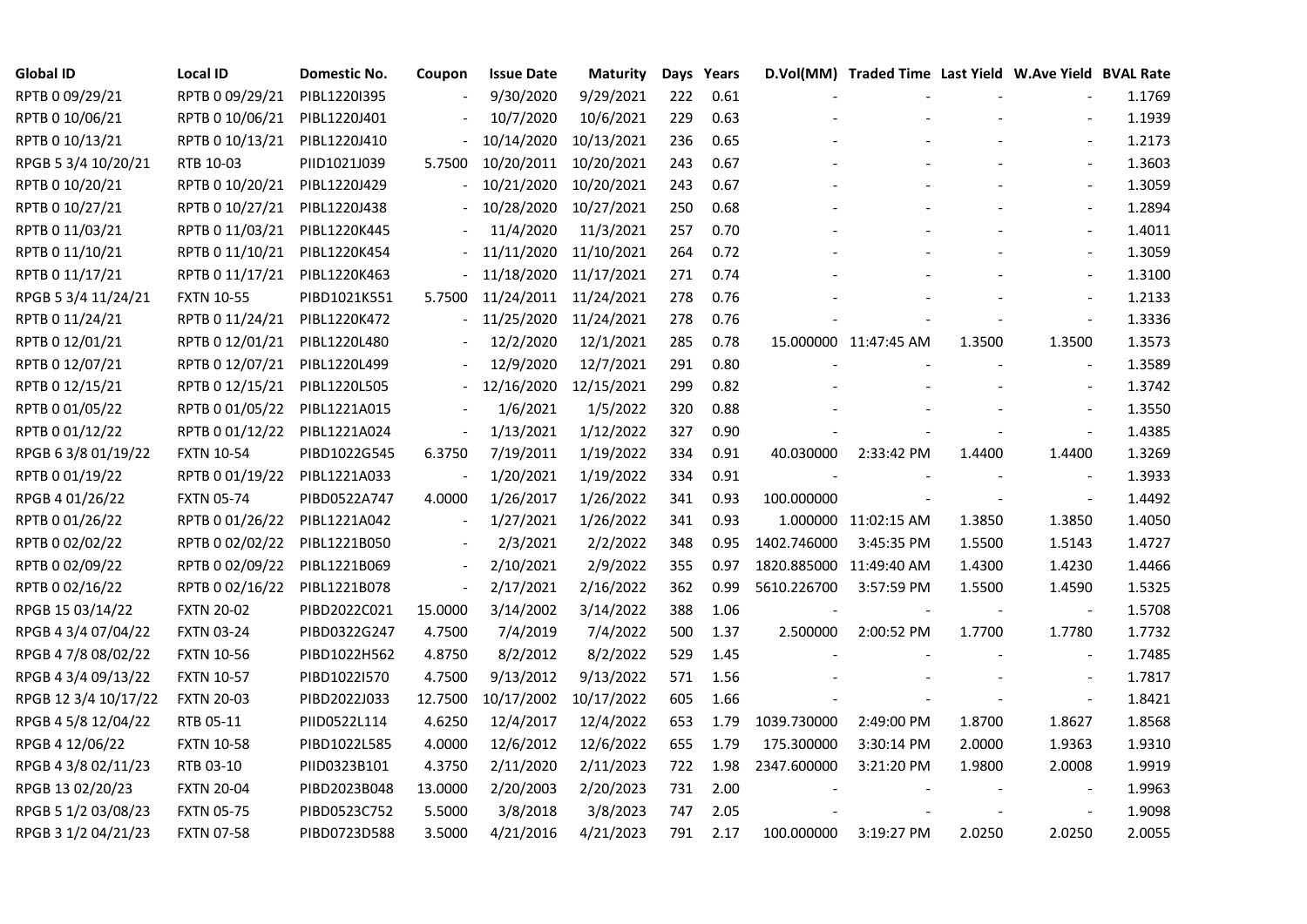| <b>Global ID</b>     | <b>Local ID</b>   | Domestic No. | Coupon  | <b>Issue Date</b> | <b>Maturity</b>       |     | Days Years |                         | D.Vol(MM) Traded Time Last Yield W.Ave Yield BVAL Rate |        |                          |        |
|----------------------|-------------------|--------------|---------|-------------------|-----------------------|-----|------------|-------------------------|--------------------------------------------------------|--------|--------------------------|--------|
| RPGB 11 7/8 05/29/23 | <b>FXTN 20-05</b> | PIBD2023E054 | 11.8750 | 5/29/2003         | 5/29/2023             | 829 | 2.27       |                         |                                                        |        |                          | 2.0881 |
| RPGB 3 1/4 08/15/23  | RTB 10-04         | PIID1023H046 | 3.2500  | 8/15/2013         | 8/15/2023             | 907 | 2.48       | 180.585000              | 3:42:36 PM                                             | 2.2100 | 2.3318                   | 2.1869 |
| RPGB 2 3/8 09/10/23  | <b>FXTN 03-25</b> | PIBD0323I252 | 2.3750  | 9/10/2020         | 9/10/2023             | 933 | 2.55       | 1806.000000             | 3:34:04 PM                                             | 2.3500 | 2.2882                   | 2.2871 |
| RPGB 11 3/8 10/23/23 | <b>FXTN 20-06</b> | PIBD2023J068 | 11.3750 | 10/23/2003        | 10/23/2023            | 976 | 2.67       |                         |                                                        |        | $\overline{\phantom{a}}$ | 2.2304 |
| RPGB 6 1/4 03/12/24  | RTB 05-12         | PIID0524C129 | 6.2500  | 3/12/2019         | 3/12/2024 1,117       |     | 3.06       | 1008.930000             | 2:47:12 PM                                             | 2.4800 | 2.4995                   | 2.4529 |
| RPGB 4 1/2 04/20/24  | <b>FXTN 07-59</b> | PIBD0724D595 | 4.5000  | 4/20/2017         | 4/20/2024 1,156       |     | 3.17       |                         |                                                        |        | $\blacksquare$           | 2.3614 |
| RPGB 12 3/8 06/03/24 | <b>FXTN 20-07</b> | PIBD2024F075 | 12.3750 | 6/3/2004          | 6/3/2024 1,200        |     | 3.29       |                         |                                                        |        | $\overline{\phantom{a}}$ | 2.4285 |
| RPGB 12 7/8 08/05/24 | <b>FXTN 20-08</b> | PIBD2024H086 | 12.8750 | 8/5/2004          | 8/5/2024 1,263        |     | 3.46       |                         |                                                        |        | $\overline{\phantom{a}}$ | 2.4790 |
| RPGB 4 1/8 08/20/24  | <b>FXTN 10-59</b> | PIBD1024H595 | 4.1250  | 8/20/2014         | 8/20/2024 1,278       |     | 3.50       |                         |                                                        |        |                          | 2.2853 |
| RPGB 4 1/4 10/17/24  | <b>FXTN 05-76</b> | PIBD0524J762 | 4.2500  | 10/17/2019        | 10/17/2024 1,336      |     | 3.66       |                         |                                                        |        | $\blacksquare$           | 2.4450 |
| RPGB 13 3/4 11/11/24 | <b>FXTN 20-09</b> | PIBD2024K091 | 13.7500 | 11/11/2004        | 11/11/2024 1,361      |     | 3.73       |                         |                                                        |        | $\blacksquare$           | 2.5685 |
| RPGB 5 3/4 04/12/25  | FXTN 07-61        | PIBD0725D618 | 5.7500  | 4/12/2018         | 4/12/2025 1,513       |     | 4.14       |                         |                                                        |        | $\sim$                   | 2.6157 |
| RPGB 12 1/8 04/14/25 | <b>FXTN 20-10</b> | PIBD2025D103 | 12.1250 | 4/14/2005         | 4/14/2025 1,515       |     | 4.15       |                         |                                                        |        | $\overline{a}$           | 2.6915 |
| RPGB 2 5/8 08/12/25  | RTB 05-13         | PIID0525H130 | 2.6250  | 8/12/2020         | 8/12/2025 1,635       |     | 4.48       | 1094.360000             | 3:42:02 PM                                             | 2.8650 | 2.8036                   | 2.8169 |
| RPGB 3 5/8 09/09/25  | <b>FXTN 10-60</b> | PIBD10251608 | 3.6250  | 9/9/2015          | 9/9/2025 1,663        |     | 4.55       | 3024.010962             | 3:36:15 PM                                             | 2.8600 | 2.8166                   | 2.8139 |
| RPGB 12 1/8 10/20/25 | <b>FXTN 20-11</b> | PIBD2025J116 | 12.1250 | 10/20/2005        | 10/20/2025 1,704      |     | 4.67       |                         |                                                        |        |                          | 2.7931 |
| RPGB 18 1/4 11/29/25 | <b>FXTN 25-01</b> | PIBD2525K015 | 18.2500 | 11/29/2000        | 11/29/2025 1,744      |     | 4.78       |                         |                                                        |        | $\overline{\phantom{a}}$ | 2.8187 |
| RPGB 10 1/4 01/19/26 | <b>FXTN 20-12</b> | PIBD2026A122 | 10.2500 | 1/19/2006         | 1/19/2026 1,795       |     | 4.91       |                         |                                                        |        | $\overline{\phantom{a}}$ | 2.8558 |
| RPGB 6 1/4 02/14/26  | <b>FXTN 07-62</b> | PIBD0726B627 | 6.2500  | 2/14/2019         | 2/14/2026 1,821       |     | 4.99       | 776.465000              | 3:57:16 PM                                             | 2.9200 | 2.9322                   | 2.9312 |
| RPGB 3 1/2 09/20/26  | RTB 10-05         | PIID1026I057 | 3.5000  | 9/20/2016         | 9/20/2026 2,039       |     | 5.58       |                         |                                                        |        | $\sim$                   | 2.8613 |
| RPGB 6 1/4 10/20/26  | RTB 15-01         | PIID1526J019 | 6.2500  | 10/20/2011        | 10/20/2026 2,069      |     | 5.67       |                         |                                                        |        | $\sim$                   | 2.8962 |
| RPGB 8 12/07/26      | <b>FXTN 20-13</b> | PIBD2026L139 | 8.0000  | 12/7/2006         | 12/7/2026 2,117       |     | 5.80       |                         |                                                        |        | $\overline{\phantom{a}}$ | 3.0033 |
| RPGB 5 3/8 03/01/27  | RTB 15-02         | PIID1527C023 | 5.3750  | 3/1/2012          | 3/1/2027 2,201        |     | 6.03       |                         |                                                        |        | $\blacksquare$           | 3.0586 |
| RPGB 4 3/4 05/04/27  | <b>FXTN 10-61</b> | PIBD1027E617 | 4.7500  | 5/4/2017          | 5/4/2027 2,265        |     | 6.20       | 2513.830000             | 3:02:07 PM                                             | 3.2000 | 3.1482                   | 3.1705 |
| RPGB 8 5/8 09/06/27  | <b>FXTN 20-14</b> | PIBD2027I140 | 8.6250  | 9/6/2007          | 9/6/2027 2,390        |     | 6.54       |                         |                                                        |        | $\blacksquare$           | 3.0882 |
| RPGB 6 1/4 03/22/28  | <b>FXTN 10-63</b> | PIBD1028C635 | 6.2500  | 3/22/2018         | 3/22/2028 2,588       |     | 7.09       |                         |                                                        |        | $\sim$                   | 3.0878 |
| RPGB 9 1/2 12/04/28  | <b>FXTN 20-15</b> | PIBD2028L151 | 9.5000  | 12/4/2008         | 12/4/2028 2,845       |     | 7.79       |                         |                                                        |        | $\sim$                   | 3.1932 |
| RPGB 67/8 01/10/29   | <b>FXTN 10-64</b> | PIBD1029A644 | 6.8750  | 1/10/2019         | 1/10/2029 2,882       |     | 7.89       | 1627.000000 11:44:55 AM |                                                        | 3.1500 | 3.1757                   | 3.1969 |
| RPGB 8 3/4 05/27/30  | <b>FXTN 20-16</b> | PIBD2030E166 | 8.7500  | 5/27/2010         | 5/27/2030 3,384       |     | 9.27       |                         |                                                        |        | $\overline{\phantom{a}}$ | 3.2487 |
| RPGB 2 7/8 07/09/30  | <b>FXTN 10-65</b> | PIBD1030G655 | 2.8750  | 7/9/2020          | 7/9/2030 3,427        |     | 9.38       | 2304.090000             | 3:51:17 PM                                             | 3.3300 | 3.2572                   | 3.2943 |
| RPGB 12 1/2 07/28/30 | <b>FXTN 25-02</b> | PIBD2530G029 | 12.5000 | 7/28/2005         | 7/28/2030 3,446       |     | 9.44       |                         |                                                        |        | $\overline{\phantom{a}}$ | 3.2706 |
| RPGB 11 1/4 01/26/31 | <b>FXTN 25-03</b> | PIBD2531A032 | 11.2500 | 1/26/2006         | 1/26/2031 3,628       |     | 9.93       |                         |                                                        |        | $\overline{\phantom{a}}$ | 3.2869 |
| RPGB 8 07/19/31      | <b>FXTN 20-17</b> | PIBD2031G171 | 8.0000  | 7/19/2011         | 7/19/2031 3,802 10.41 |     |            | 246.100000              | 2:43:13 PM                                             | 3.2700 | 3.2913                   | 3.2867 |
| RPGB 9 3/8 10/05/31  | <b>FXTN 25-04</b> | PIBD2531J042 | 9.3750  | 10/5/2006         | 10/5/2031 3,880 10.62 |     |            |                         |                                                        |        |                          | 3.3197 |